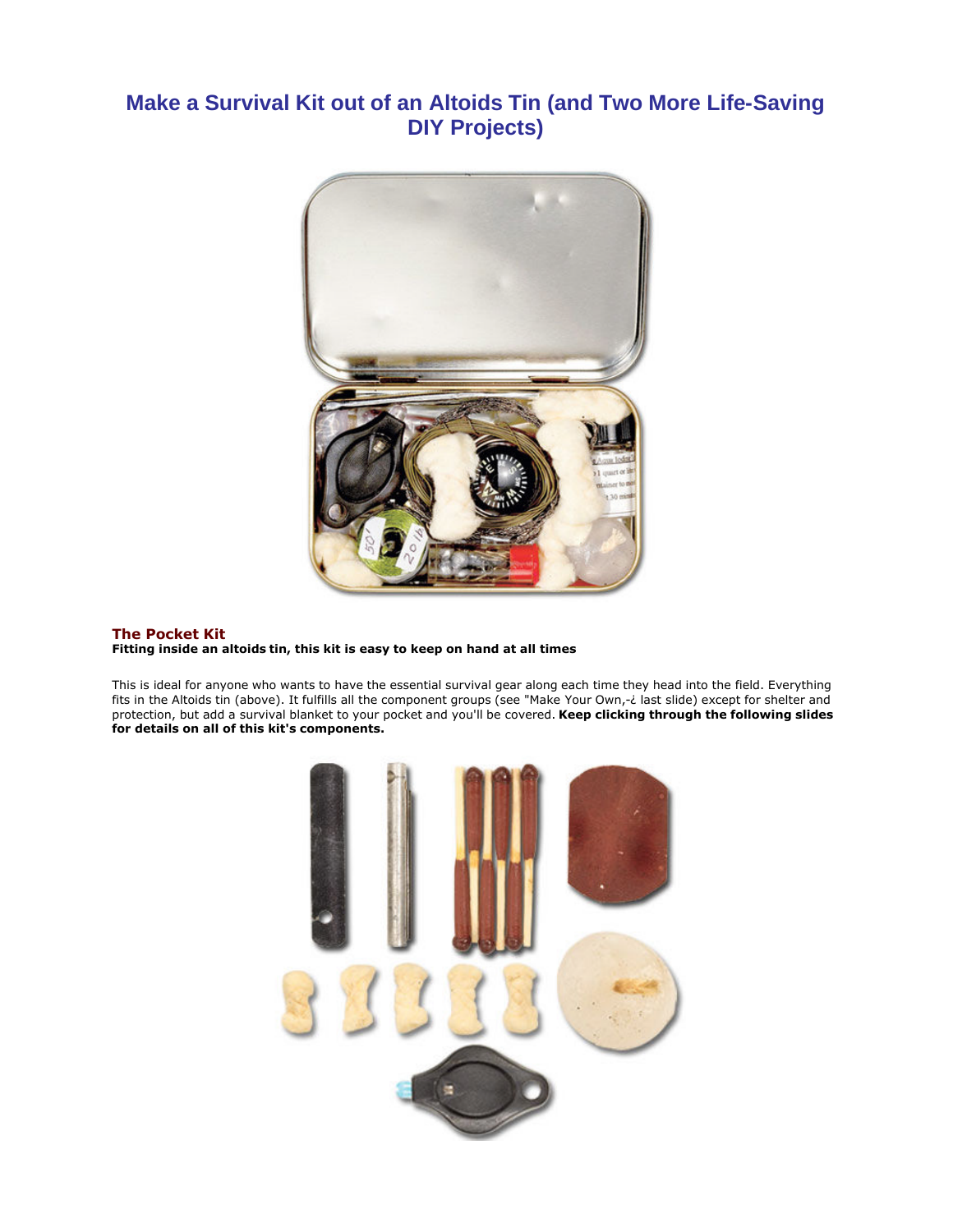#### **Fire and Light**

From left to right: **Steel striker** with **Mini-Match magnesium fire starter**. One side of the starter is magnesium and the other is flint. You scrape shavings off the former and then light them with a spark from the latter. **Waterproof-windproof matches** with a **striker**, placed in a mini zip-seal bag, then rolled and taped. **5 Tinder-Quik fire tabs**, which light even when wet. They're great for stuffing in all the extra spaces of a survival tin to eliminate rattling. **Candle**. I cut a 1/2-inchdiameter emergency candle down to the height of the Altoids tin, so it fits in one corner. **Photon Micro-Light II**, a bright LED flashlight.



#### **Water and Food**

From left to right: **Water bag**. A Reynolds Oven Bag does the trick, cut down to fit in the tin, with a 1-quart marking as a guide for using iodine tablets. **20 Potable Aqua water purification tablets**, repackaged in a mini glass vial. **50 feet of braided fishing line** wound on a round sewing-machine bobbin. **Fishing tackle kit** in a plastic tube. Inside are assorted **hooks**, **swivels**, and **split shot**. **10 feet of 24-gauge snare wire**.



#### **Signaling and Navigation**

From left to right: **Custom-made signal mirror**. Commercial versions are all too thick to fit in this kit. I used a durable, ultrathin piece of plastic called mica (locksmiths slide this between a door and jamb to push the lock back). I glued on a piece of Mylar film, rounded the corners, and made a sighting hole. **20mm AA liquid-filled button compass**. It's the best-quality instrument that will fit in the tin.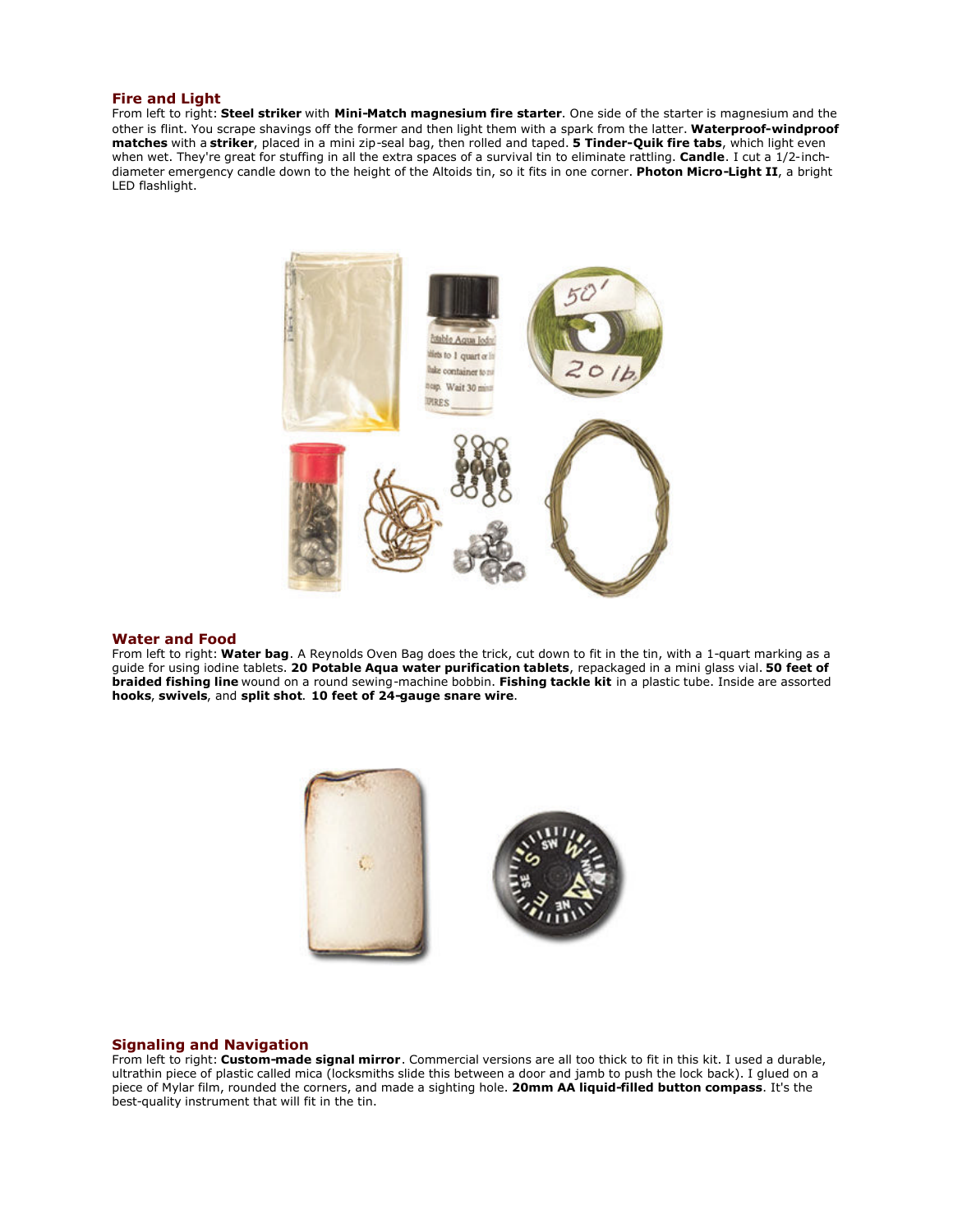

## **Tools and Medical Supplies**

From left to right: **Commando Wire Saw**, a small survival cable saw. 2 **X-Acto knife blades**, without the handle. You should always have a real knife on your person; these blades are for backup. **Small packet of antibiotic ointment**. **2 butterfly closures**.



## **Multipurpose**

From left to right: Several yards of **nylon string**. **2 magnetized sewing needles** for sewing or making an emergency compass (floated in water on a leaf, the needle will face north). **Small piece of glue**, cut off a glue-gun stick. Small laminated card with **instructions for water purification tablets and fishing knots**. **Fresnel magnifier**. This lens can start a fire by magnifying the sun's rays to a point on your tinder, causing combustion. **Safety pin**, for repairing clothes and straps. **2 feet of aluminum foil** for making a cup, signaling, cooking fish, etc.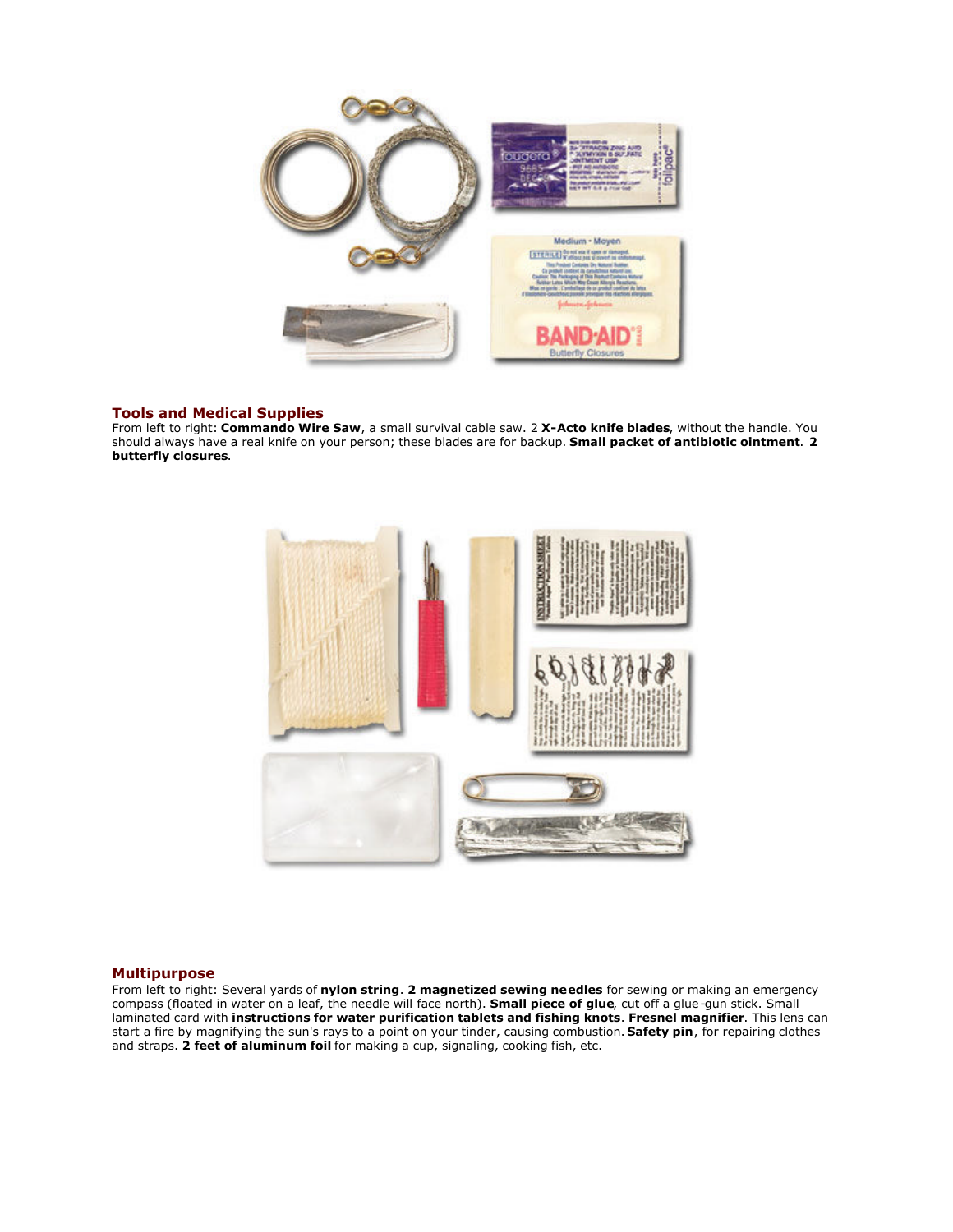

# **The Day Hunter**

**This kit, designed to ride on your belt, is ideal for most deer hunting trips**

This holds more and larger components than the pocket kit, and you can carry it on your belt. The pouch is 6x4x2 inches, with a zippered compartment inside and another on the flap. And many of the small items are packed in a tin, which is bigger than the Altoids tin used in the Pocket Kit, measuring 4 3/8 x 3 1/4 x 11/16 inches. **Keep clicking through the following slides for details on all of this kit's components.**



#### **Fire and Light**

From left to right: **Mini-Match magnesium fire starter** with **steel striker**. **12 waterproof-windproof matches** with **striker**. **Small disposable lighter**. **Tub candle** (also called a tea light). **6 Tinder-Quik fire tabs**. **CMG Infinity LED Task Light flashlight**.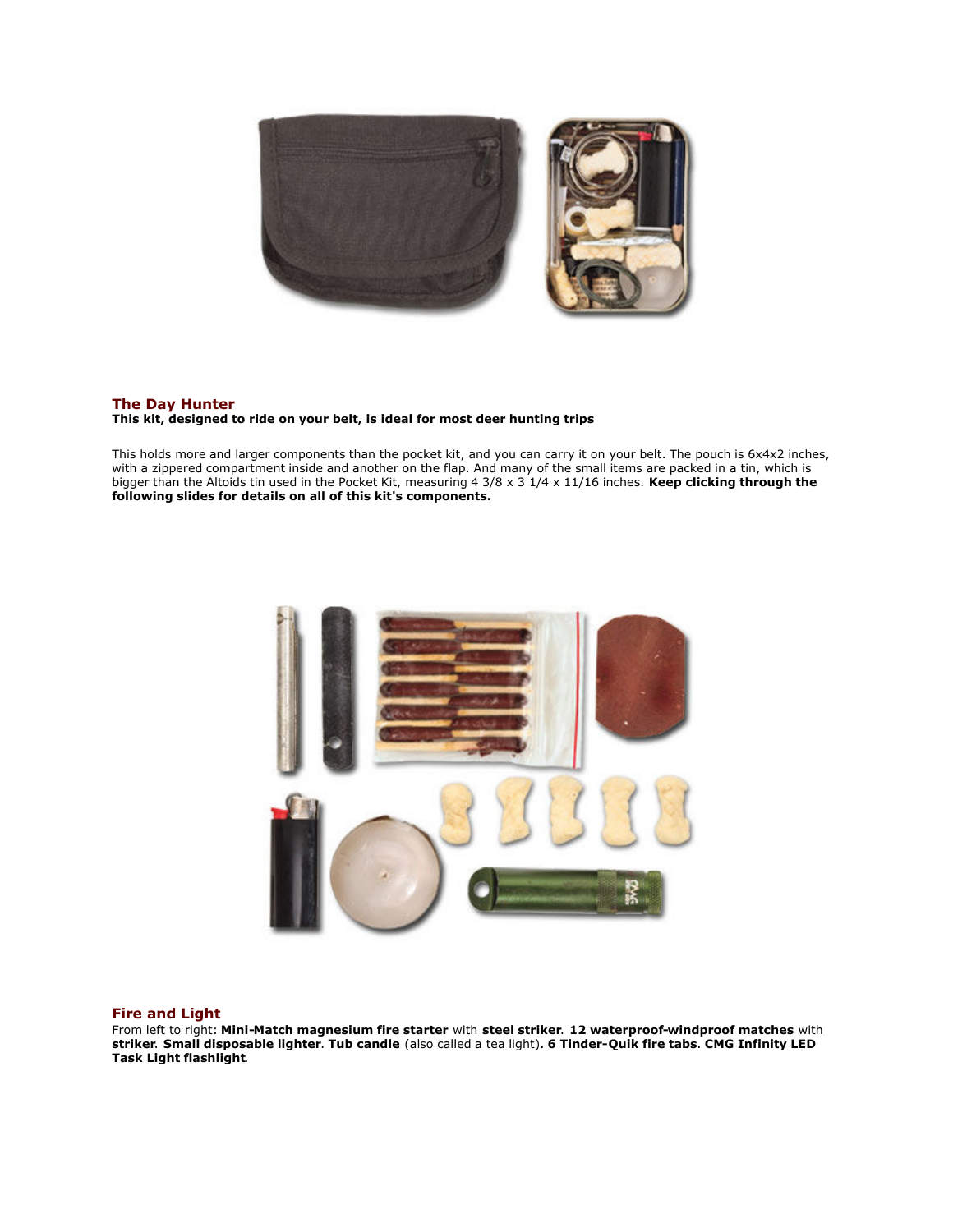

#### **Water and Food**

From left to right: **24 Potable Aqua water purification tablets**, repackaged in a small glass vial. **24 P.A. Plus tablets** to neutralize the iodine taste from the above, repackaged in a glass vial. **Small water bag** as in the pocket kit but not cut down. **50 feet of 20-pound braided fishing line**. **Fishing tackle kit** in a tube containing **12 assorted hooks**, **6 swivels**, **6 split shot**, and **a small jig or lure**. **20 feet of 24-gauge snare wire**.



#### **Signaling, Navigation, and Tools**

From left to right: **StarFlash signal mirror** by Survival Inc. It floats and is enclosed in an unbreakable Lexan polycarbonate. Liquid-filled, **fixed-dial compass** by Brunton. Partially serrated **Spyderco folding wallet knife** (chosen for size and shape of kit). **Survival cable saw**. **2 X-Acto knife blades**.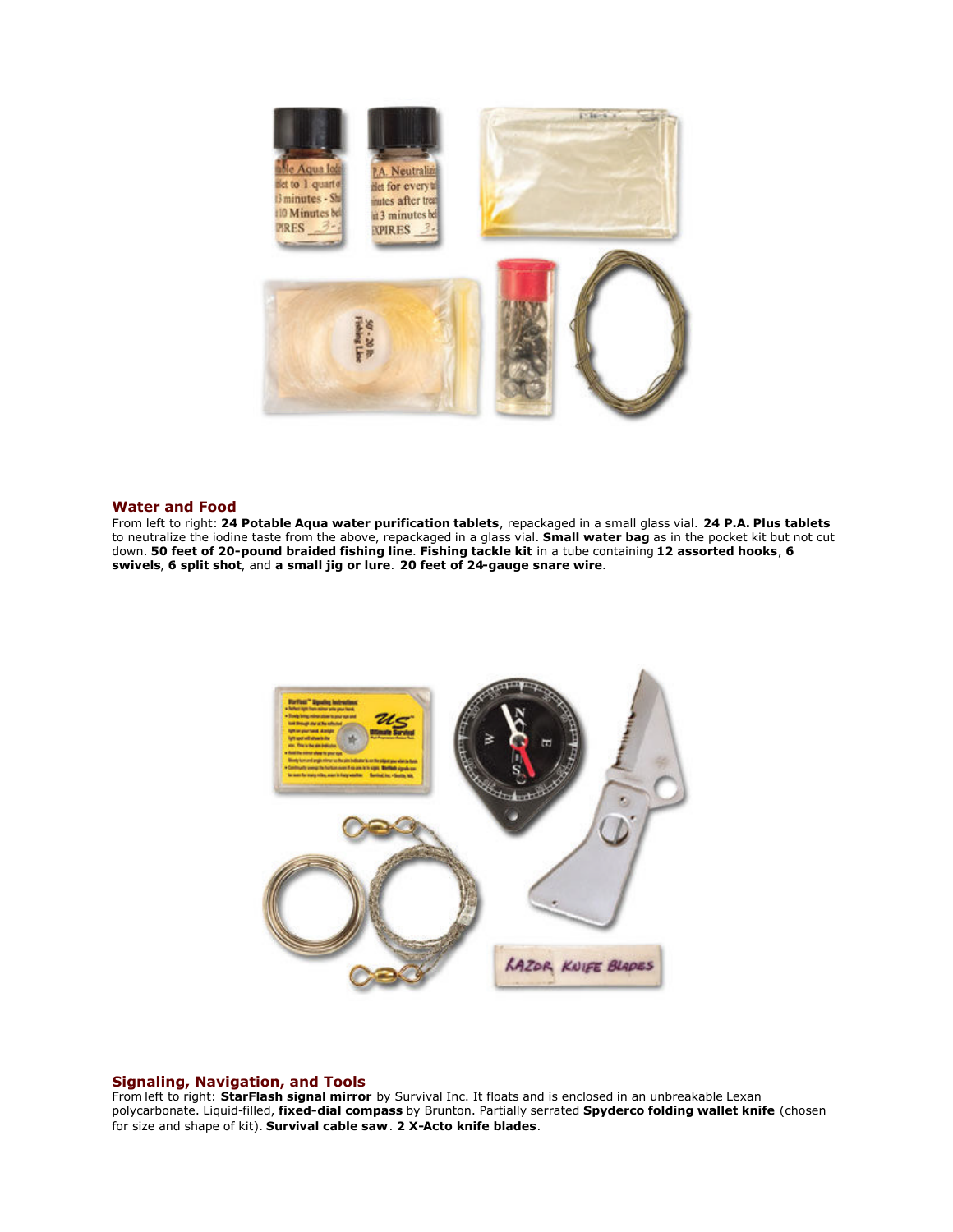

# **Medical and Multipurpose**

From left to right: **2 butterfly closures**. **Small packet of antibiotic ointment**. **Thread** for making repairs on clothing. **2 magnetized sewing needles**. **Fresnel magnifier**. **Tick tweezers**. Small **golf pencil**. **3 sheets waterproof paper** (for leaving notes). Laminated **instructions for water purification tablets and fishing knots**. **6 safety pins**. **2 feet of heavy-duty aluminum foil**.



#### **The Wilderness Hunter**

**This fanny pack could save your life on extended hunts in remote country**

A medium fanny pack carries larger components and includes all the basic groups. It also lets you carry 32 ounces of water. I picked this particular model because it holds a bottle on each end, which helps balance the weight. **Keep clicking through the following slides for details on all of this kit's components.**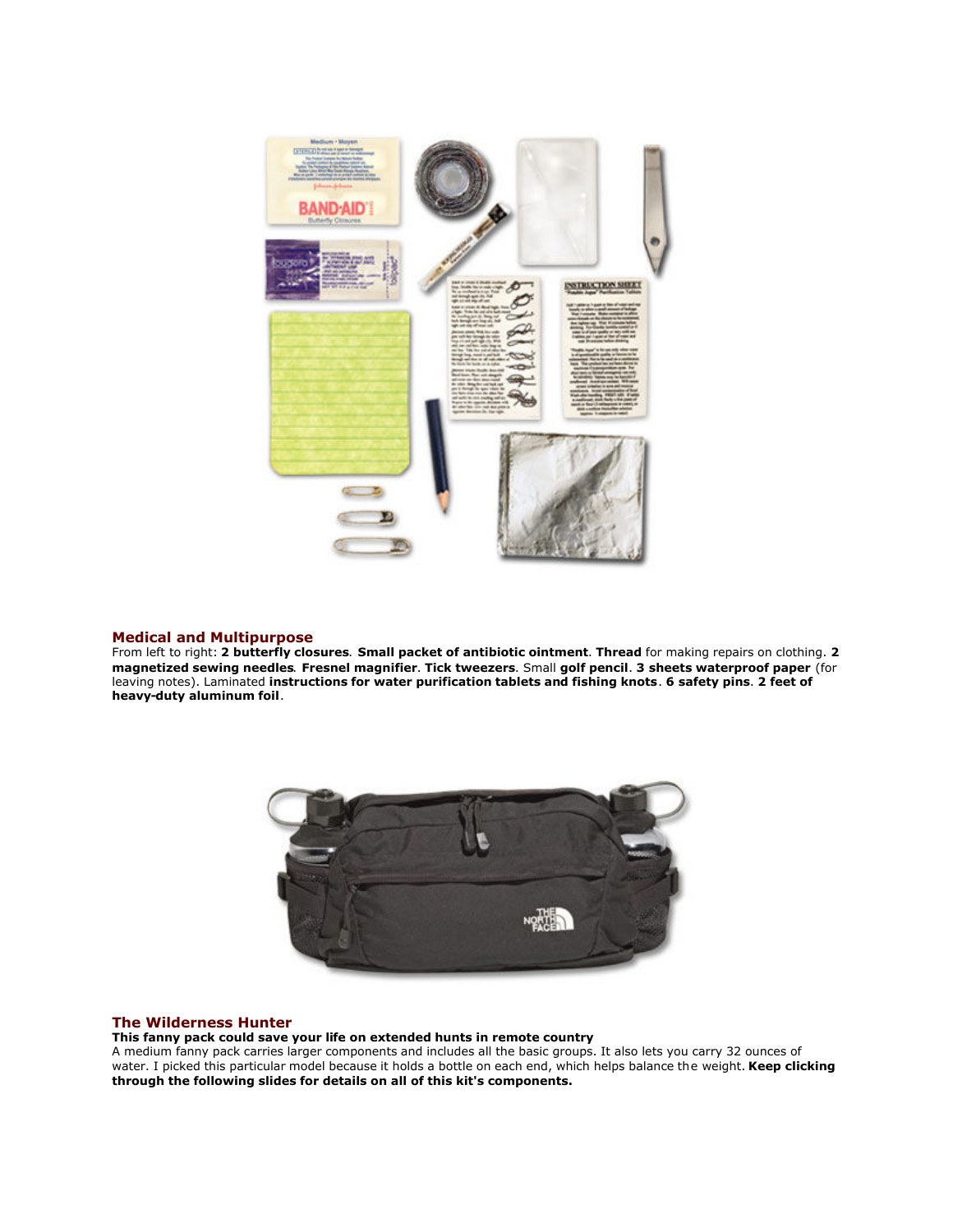

# **Fire and Light**

From left to right: **Princeton Tec Attitude flashlight** with 3 ultrabright LEDs. **25 waterproof-windproof matches** in a waterproof vial. **Doan magnesium fire starter** (it's much larger than the one described in the previous kits but easier to use). **Pink Lady candle** (sold at most camping stores). **Waterproof match case** filled with **cotton balls (not shown) soaked with petroleum jelly** for use as tinder. They light with one spark. **2 small green Cyalume light sticks**.



#### **Shelter, Personal Protection, and Medical Supplies**

From left to right: Heavy-duty all-weather **space blanket**. With grommets around the outside, it can be used as an emergency tarp. **Emergency poncho**. Pack of **antibacterial wipes**. 40-foot hank of **parachute (a.k.a. 550) cord**. This has the greatest utility for survival purposes. Just 1/8 inch in diameter, it is a nylon shroud with seven inner nylon lines. These strong lines can be separated and used for building shelter, for making nets and snares, as fishing line, etc. Forty feet provides you with 280 feet of the inner lines plus the shroud. **Waterproof pouch** with **1 extra pair of socks** and **1 extra pair of underwear**. **Small medical kit**. I started with a 7x4-inch first-aid pouch from EMS and organized the contents in zip-seal bags, putting bandages and wound-management items in one packet, lip balm and medicine in another.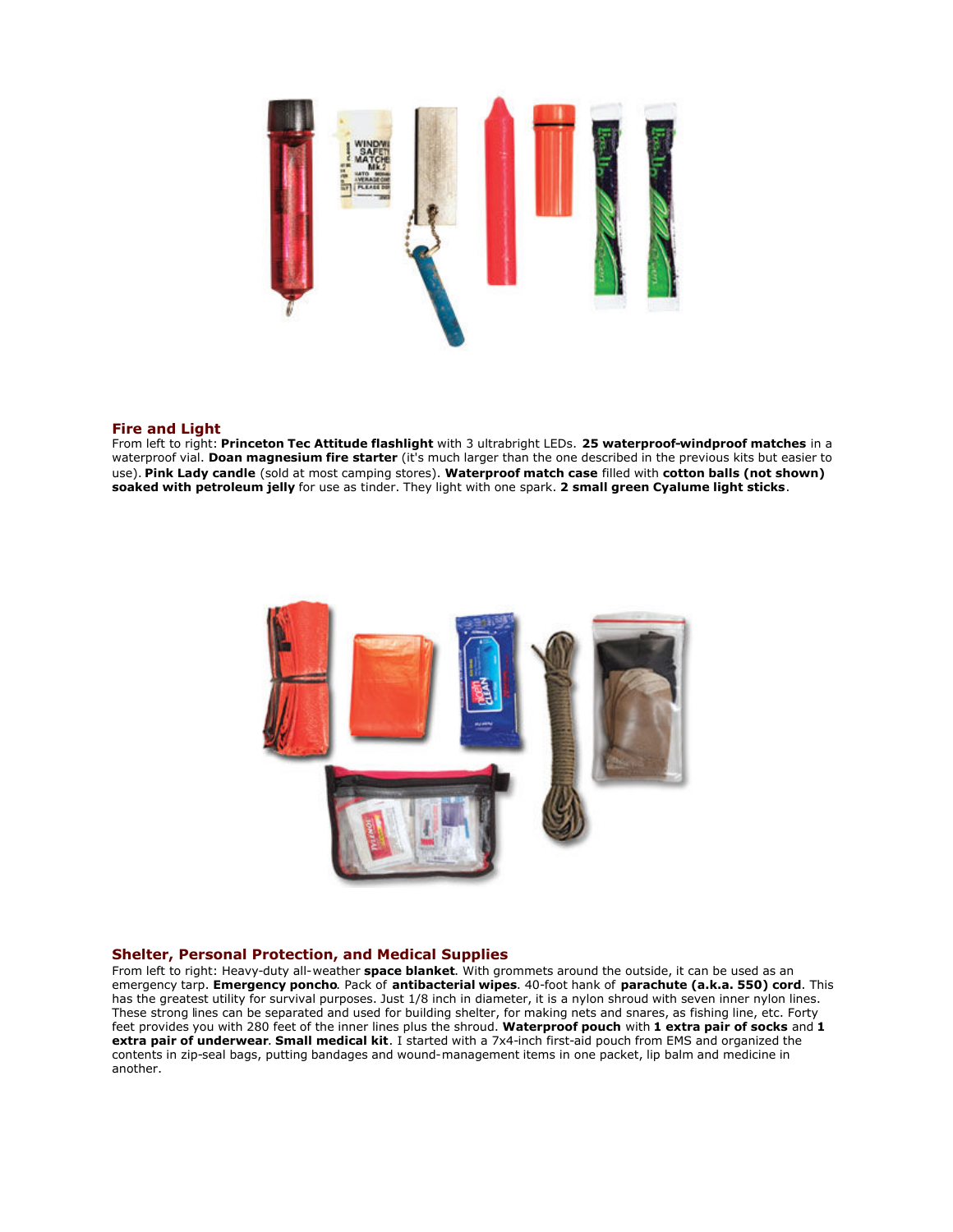

#### **Water and Food**

From left to right: **2 full 16-ounce Nalgene water bottles** (not shown). **Frontier water filter**, a small straw-type filter that lets you drink directly from a stream or lake. **Titanium Snow Peak Sierra cup** with folding handles. **In the Tin:** bottle of **50 Potable Aqua water purification tablets** and **fishing tackle kit** with **braided line**, (I packaged these components together they don't find their way to the bottom of the bag). **1 MRE entr¿¿e**. **3 granola bars**, **2 tea bags**, **4 sugar packets**, and **2 bouillon packets** (in zip-seal bag).



## **Signaling, Navigation, and Tools**

From left to right: **StarFlash signal mirror**. **Skyblazer signal whistle**. U-Dig-It **folding trowel**. Suunto Woodsman A-30-L **orienteering compass** (this type of compass is for navigating with a map). **SOG SEAL Revolver knife**. It has a large clip-point blade on one end and a saw on the other. This is not a folder but a fixed-blade knife in which the handle covers the end not being used.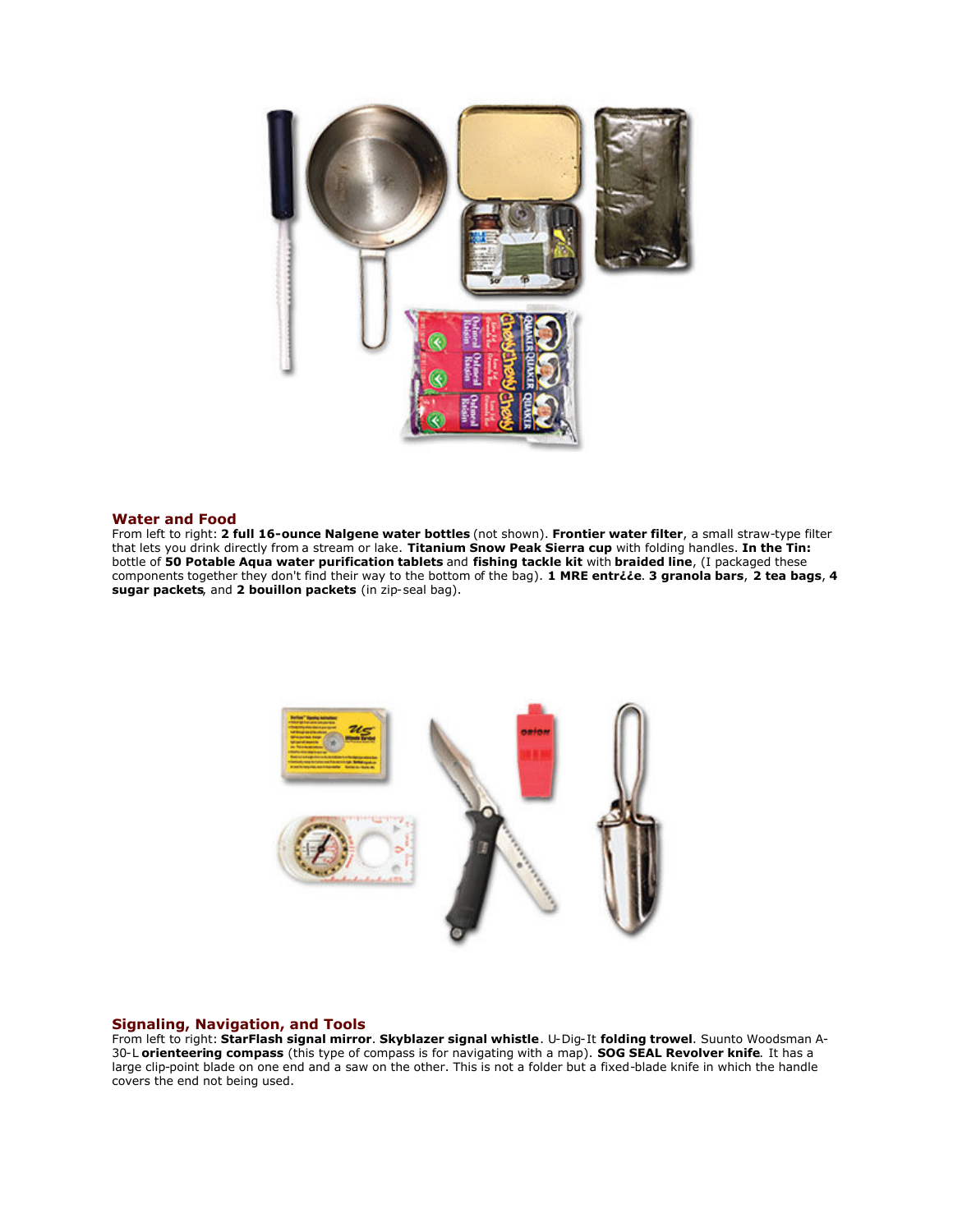

## **Multipurpose**

From left to right: Various sizes of **zip-seal bags**. **2 garbage bags**. **Fresnel magnifier**. **Bandanna**, which can be used to prefilter water, as a pot holder, or even as a bandanna. Several feet of **heavy-duty aluminum foil**. **1 travel roll of toilet paper**. **Magnetized sewing needles**. **Several safety pins**.



# **Make Your Own: Three Steps to a Life-Saving Kit**

## 1. **Think about skills**

Focus not on the components but on the tasks you'll want them to perform. In a survival situation, you'll need to do most of the following: build a fire, construct a shelter, get and purify drinking water, gather food, signal for help, navigate back to civilization, and administer basic first aid. Once you know what types of functions you must be prepared to carry out, you can select the proper items.

#### 2. **Pick your tools**

Choose at least one component from each of the groups below. Some items can meet the requirements of more than one. Fine-tune your selection to match your location or the season, and remember that you may want more